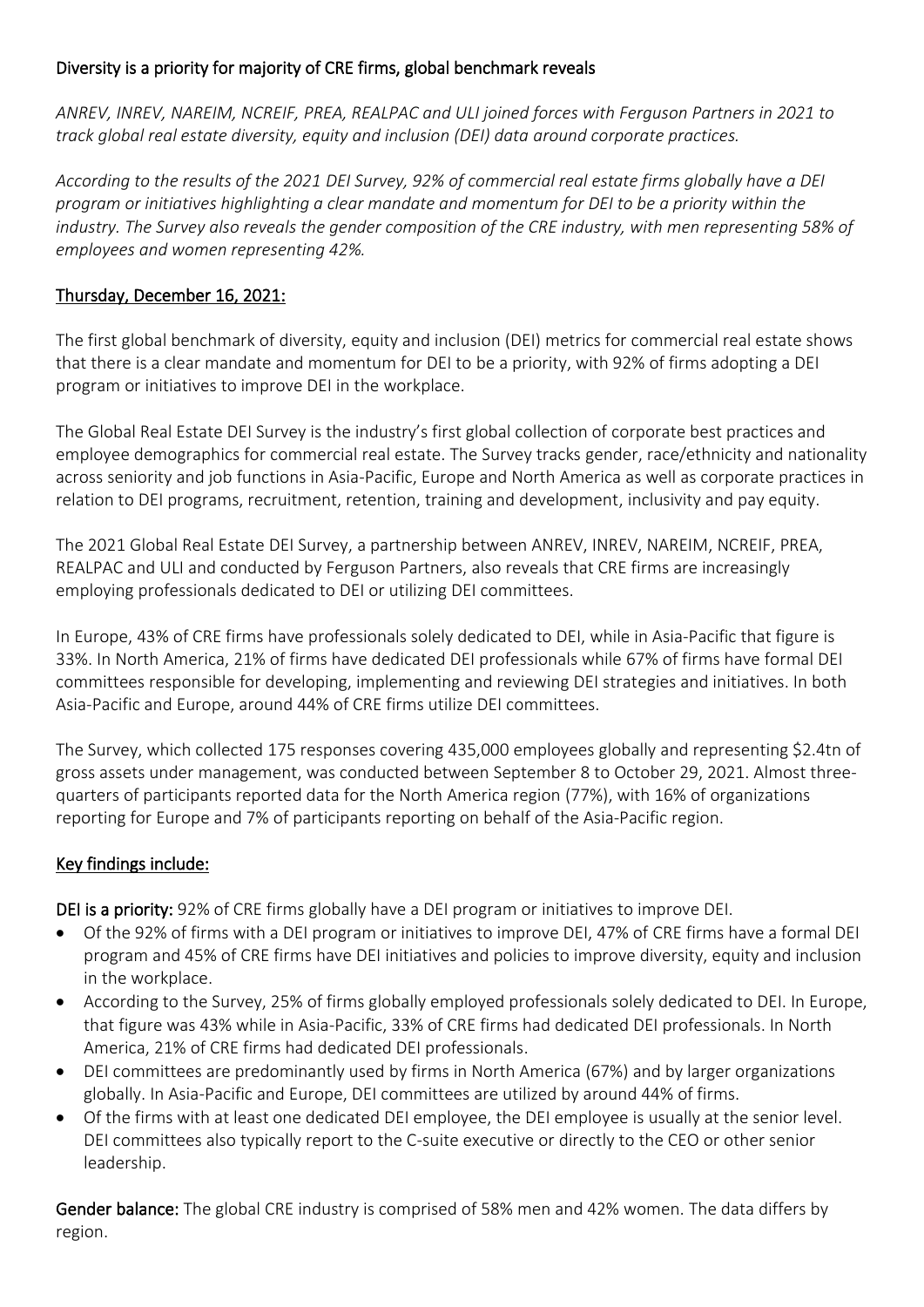In the Asia Pacific region, men represent 53% of all full-time employees (FTEs) compared to 47% women. In Europe, men represent 62% of all FTEs compared to 38% for women. In North America, men represent 59% of all FTEs compared to 41% for women.

Gender and seniority: For all regions, women represent more than 50% of FTEs at the junior-level. The gap between male and female employees widens for all regions as professionals progress through their careers to executive management positions and the board of director level.

• Asia-Pacific CRE firms have the greatest representation of women in senior positions with women comprising 32% of all executive management positions and 26% of board positions. In North America, women represent 20% of executive management and 21% of board of directors roles, while in Europe women represent 16% of executive management and 14% of board roles.

Race/ethnicity and nationality: No one region tracks race/ethnicity or nationality in the same way making global comparisons difficult.

• In North America (77% of participants), 29% of FTEs are professionals of color. Insufficient data was collected in 2021 in relation to nationality for Asia-Pacific CRE firms and race/ethnicity for Europe CRE firms.

Recruitment practices: Three practices emerge as key tools organizations globally adopt to improve the recruitment of underrepresented professionals, including:

• Promoting the organization as a representative workplace to diverse candidates (63%), ensuring individuals from underrepresented groups are in the candidate pool before making a hiring decision (61%) and seeking to remove bias and adverse impact from the hiring process (60%).

Retention practices: Outlining clear job requirements and job expectations is the primary tool for retaining diverse talent in the workplace, with 97% of firms saying it is a strategy already implemented or set to be adopted in the next year.

- A further 93% of CRE firms globally also said they are already providing or are planning to implement in the next year work-life balance programs, such as childcare and flex schedules. Work-life balance programs scored the highest in Europe, where all firms said they had already implemented the practice or planned to implement the policy in the next 12 months, followed by Asia-Pacific and North America firms (92%, respectively).
- Impact: Offering work-life balance programs is deemed the DEI policy that has been the most "impactful" to CRE organizations globally. Impact is not defined in the Survey, with participants asked to score policies on their perceptions of what has been most impactful to their firm. The second-most impactful policy is ensuring individuals from underrepresented groups are in the candidate pool before making a hiring decision.

Training and development practices: When it comes to DEI, communication is key for CRE firms globally, with 92% of respondents either currently implementing or planning to implement DEI communication strategies for employees in the next 12 months. Globally, 80% of CRE firms currently have employee communication strategies for DEI, while 12% of firms are planning to implement strategies in the next year.

• Communicating DEI's importance to professionals ranks as the most cited practice in North America and Europe in relation to DEI training and development. In Asia-Pacific, anti-harassment and antidiscrimination training is cited as the most common practice.

Inclusive culture practices: Providing work-life balance programs, such as childcare and flex schedules, is the highest scoring practice when it comes to company retention policies.

• Almost eight out of 10 (77%) CRE firms globally are currently implementing or planning to implement parental leave beyond legal requirements in the next 12 months.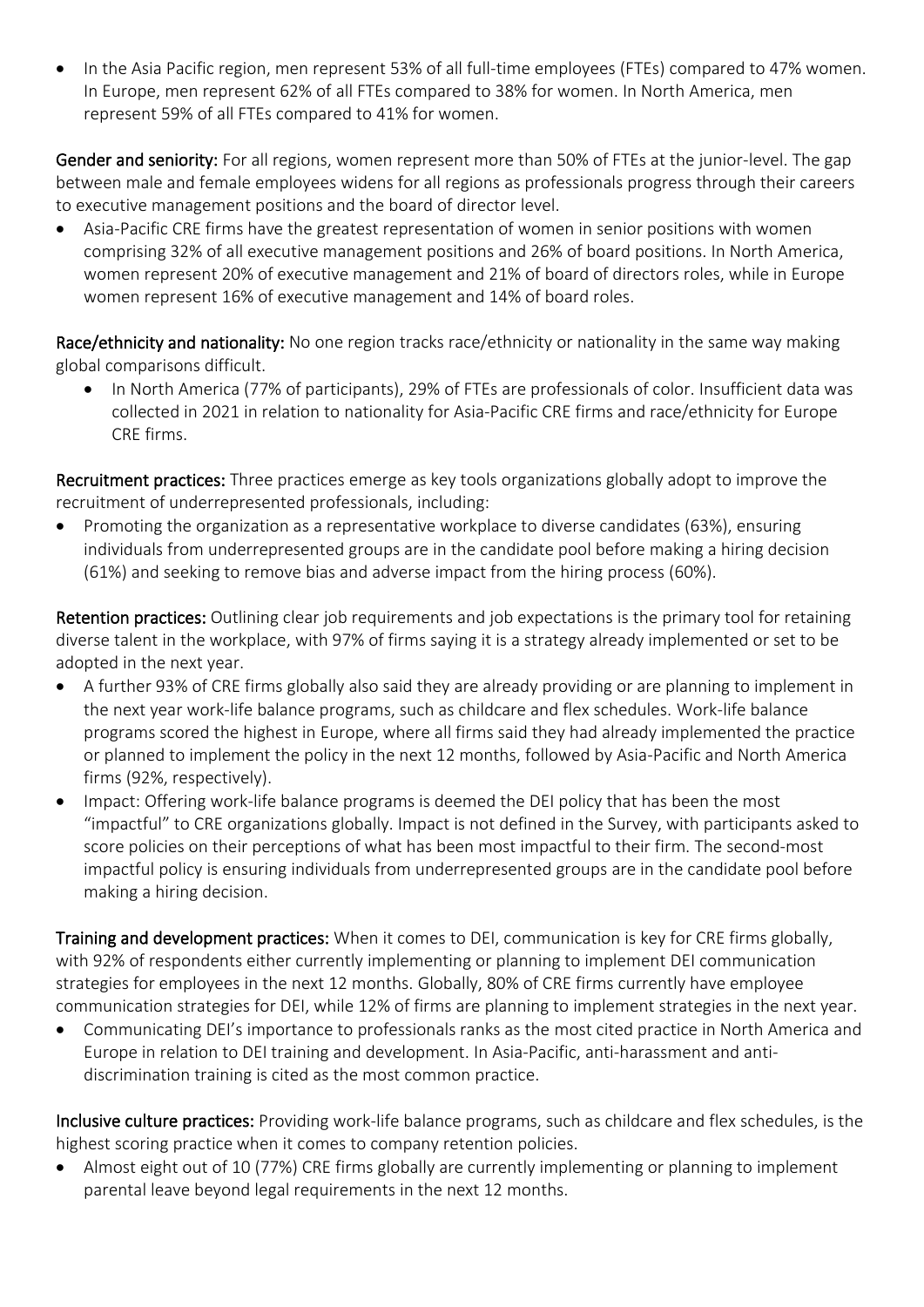Tracking and accountability practices: One of the most important tools to track data and provide accountability around DEI efforts is the exit interview, with 91% of survey participants saying they currently implement or plan to implement the practice within the next 12 months. Globally, 77% of CRE firms currently gather and analyze exit interview data, while 14% of firms are planning to implement the strategy in the next year.

• In the coming year, 31% of CRE firms plan to more widely track and monitor the DEI policies of suppliers.

Data collection practices: Data collection is where all CRE firms start their DEI work. While it is only part of the challenge in addressing DEI in the workplace, it is critical to understand and track progress. For a majority of those CRE respondents who track demographic data as a part of these efforts, the key metrics are age, gender and ethnicity, followed by educational background and marital status.

- There are interesting regional differences. In Asia-Pacific, languages spoken is also part of the data collection process, while in Europe and North America, age remains the primary data collected.
- 

ANREV: "I hope this Survey report is of practical use to our membership and those of our partner Associations. It shows that, within a merit and performance-based employment and retention framework, growing attention is being paid to equal opportunities and suitable rewards for all in the industry, as well as highlighting cultural and regulatory differences. It has been a pleasure working with our partners on this global exercise," said Jeremy Stewardson, Chief Executive of ANREV (the Asian Association for Investors in Non-Listed Real Estate Vehicles):<https://www.anrev.org/en/>

FERGUSON PARTNERS: "Diversity, equity, and inclusion is one of the most important human capital priorities in the commercial real estate space today. The broad participation in this survey from companies around the globe clearly demonstrates the appetite for actionable insights, information on best practices, and access to industry demographic data. Ferguson Partners could not be more proud to be a part of this important initiative." said Erin Green, Managing Director of Ferguson Partners: [https://www](https://www/)[.fergusonpartners.com](http://www.fergusonpartners.com/)

INREV: "The results from the Global Real Estate DEI Survey are welcome evidence of progress across the whole of the industry. However, they also paint a patchy picture of attainment and Europe has some catching up to do – specifically in terms of gender balance. The good news is that, in keeping with the overall sentiment from the survey, the vast majority of INREV's members see DEI as a strategic priority. They will also no doubt be very willing to adopt examples of best practice from their peers in other regions, so we should absolutely expect to see continued improvements. This survey is a very valuable benchmark that will really help the entire global real estate industry to focus on becoming as inclusive and diverse as possible," commented Lonneke Löwik, CEO of INREV (the European Association for Investors in Non-Listed Real Estate):<https://www.inrev.org/>

NAREIM: "The coming together of seven industry associations around the Global Real Estate DEI Survey is a testament to the prioritization of DEI across the whole of the commercial real estate industry. This Survey is invaluable for CRE firms to understand and benchmark themselves against peers, but it is also about the sharing of ideas and the collaborative and inclusive spirit that is at the heart of DEI. As the Survey shows, there is no one size fits all approach to DEI. Only by working together and sharing ideas with one another, will we learn the DEI policies and practices that are impactful to our firms and industry. We are truly excited about this Survey and the impact it will have in the future and look forward to working with our partners for years to come," said Zoe Hughes, CEO of NAREIM (the National Association of Real Estate Investment Managers):<https://www.nareim.org/>

NCREIF: "The results of the survey offer tremendous insight into what is taking place within DEI initiatives throughout commercial real estate. The collaboration of the associations has advanced the Survey to a global level that will serve as great resource as the industry continues to advance DEI going forward. We